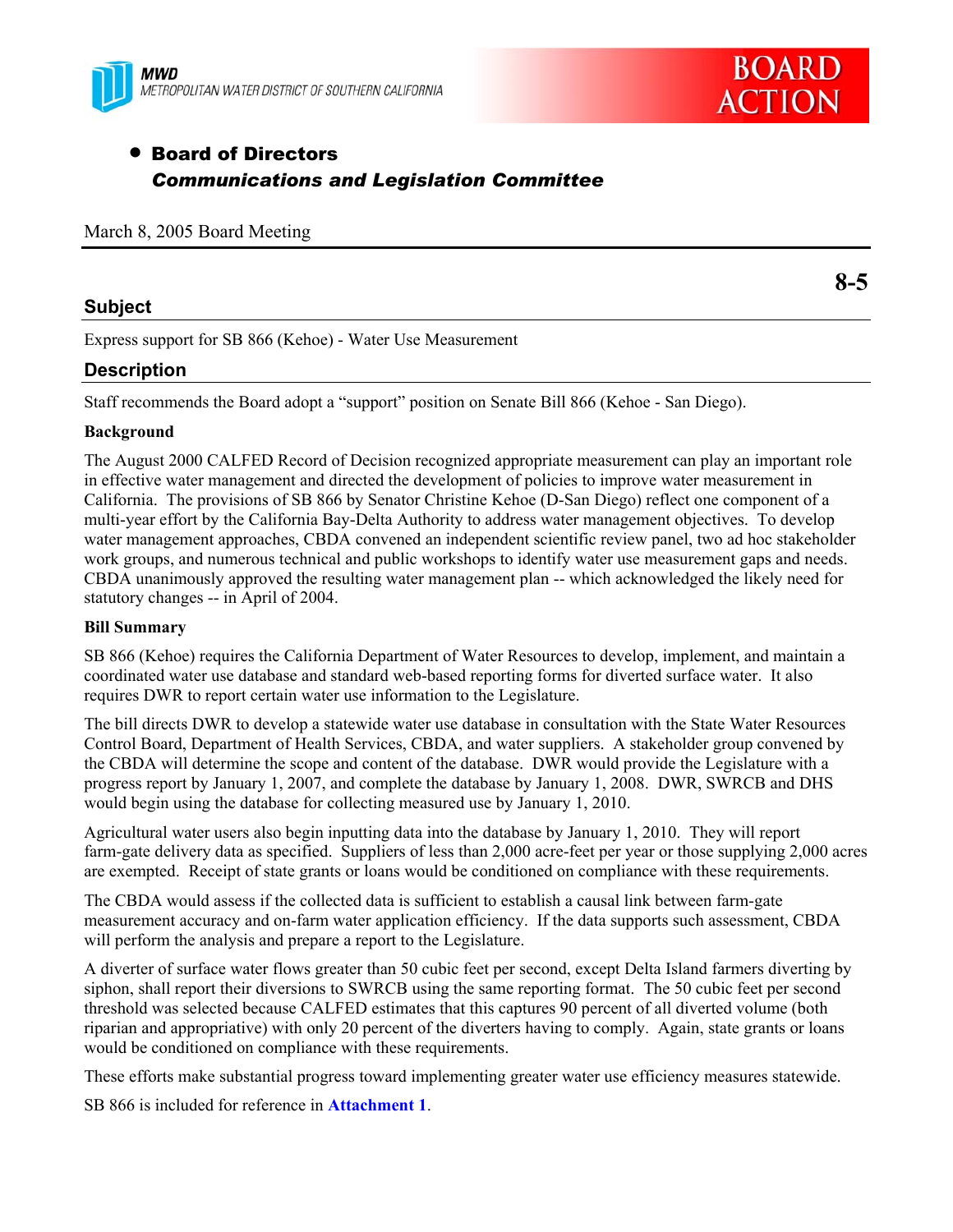## **Reason for Support**

SB 866 (Kehoe) would create a single point of information for agricultural and urban water uses. Similar information is already being collected for urban suppliers through reports like urban water management plans. The bill would put that information in a usable form and add valuable information on uses in the agricultural sector.This information would help Metropolitan develop better water supply strategies and help determine the effectiveness of existing water measurement practices in the state. The additional submittals required under this legislation are expected to require negligible additional administrative work.

# **Policy**

By Minute Item 45208, dated February 11, 2003, the Board adopted water conservation policy principles.

# **California Environmental Quality Act (CEQA)**

CEQA determination for Option #1:

The proposed action is not defined as a project under CEQA because it involves continuing administrative activities, such as general policy and procedure making (Section 15378(b)(2) of the State CEQA Guidelines). In addition, where it can be seen with certainty that there is no possibility that the proposed action in question may have a significant effect on the environment, the proposed action is not subject to CEQA (Section 15061(b)(3) of the State CEQA Guidelines).

The CEQA determination is: Determine that the proposed action is not subject to CEQA pursuant to Sections 15378(b)(2) and 15061(b)(3) of the State CEQA Guidelines.

CEQA determination for Option #2:

None required

# **Board Options/Fiscal Impacts**

## **Option #1**

Adopt the CEQA determination and express support for SB 866 as discussed in this letter. **Fiscal Impact:** Negligible

## **Option #2**

Withhold expressing a position on SB 866. **Fiscal Impact:** None

# **Staff Recommendation**

Option #1

phen M. (ha 3/1/2005 *Stephen N. Arakawa Date* 

*Manager, Water Resource Management* 

3/1/2005 *Date* 

*Gilbert F. Ivey Interim Chief Executive Officer* 

**Attachment 1 – Senate Bill No. 866** 

BLA #3578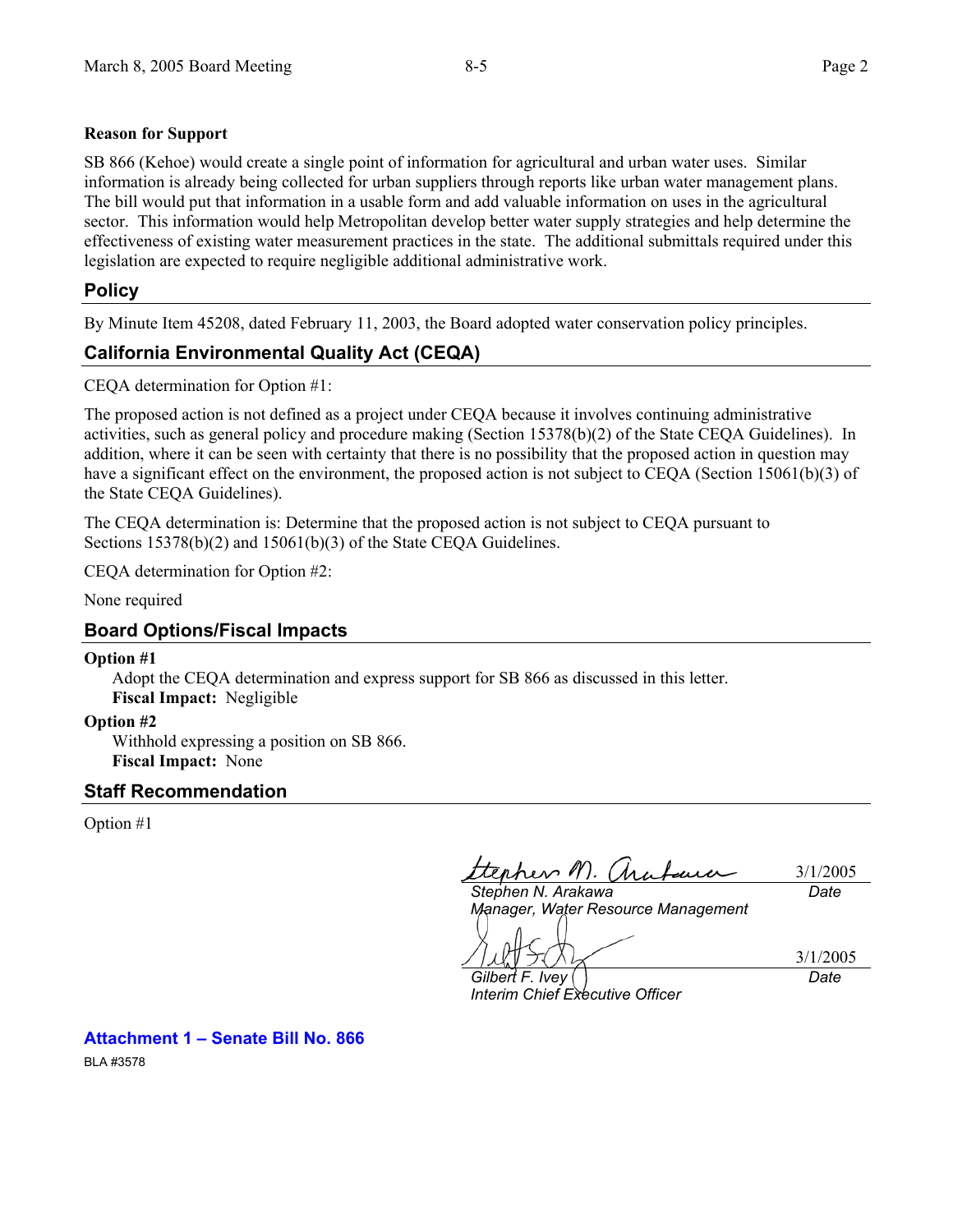**SENATE BILL No. 866** 

#### **Introduced by Senator Kehoe**

February 22, 2005

An act to add Division 32.5 (commencing with Section 81750) to the Water Code, relating to water.

## legislative counsel' s digest

SB 866, as introduced, Kehoe. Water use measurement information.

Existing law, with certain exceptions, requires each person who diverts water after December 31, 1965, to file with the State Water Resources Control Board a statement of diversion and use. Existing law requires other water users or suppliers to report other water use information to various state agencies. Existing law requires certain water suppliers to install water meters on specified service connections and to charge for water service each customer that has a service connection for which a water meter has been installed based on the actual volume of deliveries as measured by the water meter.

This bill would require the Department of Water Resources, not later than 2 years after the date on which the department completes each update of a specified water plan, to prepare and submit to the Legislature a report with regard to various matters concerning water use measurement information. The bill would require the department, in consultation with water suppliers and other state agencies, to develop and implement the use of a coordinated water use reporting database, along with standard forms for submitting information to be reflected in the database, to be made available through the Internet. The bill would require the authority to convene a group of technical staff and interested stakeholders to develop the scope and content of the database. The bill, not later than January 1, 2013, would require certain water users and suppliers required to report water use

99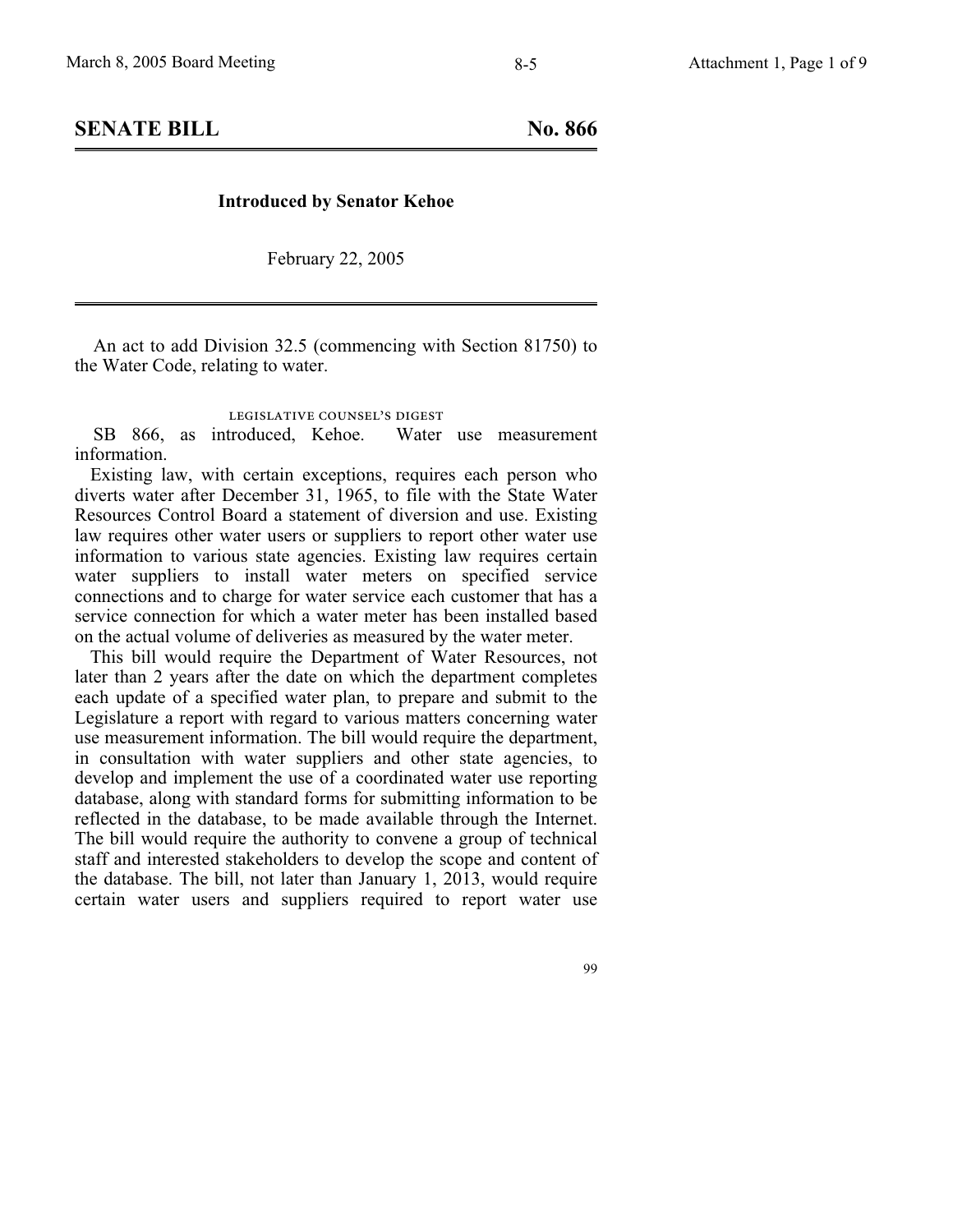## $SB 866$   $-2$  —

measurement information to the state to do so by using the standard forms developed for use in connection with the database. The bill would provide for the submission of other reports to the Legislature relating to the use of the database.

The bill, with certain exceptions and not later than January 1, 2010, would require agricultural water suppliers to report, each year, aggregated farm-gate delivery data to the department using the standard forms. The bill, with a certain exception, would condition eligibility for certain grants or loans on compliance with this reporting requirement.

The bill, with certain exceptions and not later than January 1, 2010, would require persons diverting surface water to measure and report, at least annually, those diversions to the board using the standard forms. The bill, with a certain exception, would condition eligibility for certain grants or loans to persons who divert surface water for agricultural use on compliance with this reporting requirement.

Vote: majority. Appropriation: no. Fiscal committee: yes. State-mandated local program: no.

#### *The people of the State of California do enact as follows:*

1 2 SECTION 1. The Legislature finds and declares all of the following:

3 4 water resources increasingly scarce, diverse stakeholder groups 5 6 7 8 9 (a) As growth and development continue to make California's have recognized the importance of water measurement. Appropriate measurement of water use leads to better water supply reliability by making critical information available to local, state, and federal water managers and planners in order to aid them in better providing for future needs.

10 11 12 13 (b) The CALFED Bay-Delta Program Record of Decision called for the development of a definition of appropriate measurement and the implementation of appropriate measurement actions.

14 15 16 17 18 19 (c) (1) On April 8, 2004, the California Bay-Delta Authority approved a water use measurement proposal, that was developed through an open multiyear process of technical review and consultation by diverse stakeholders and agencies and was designed to result in a balanced package of actions that together can advance meaningful and beneficial change. The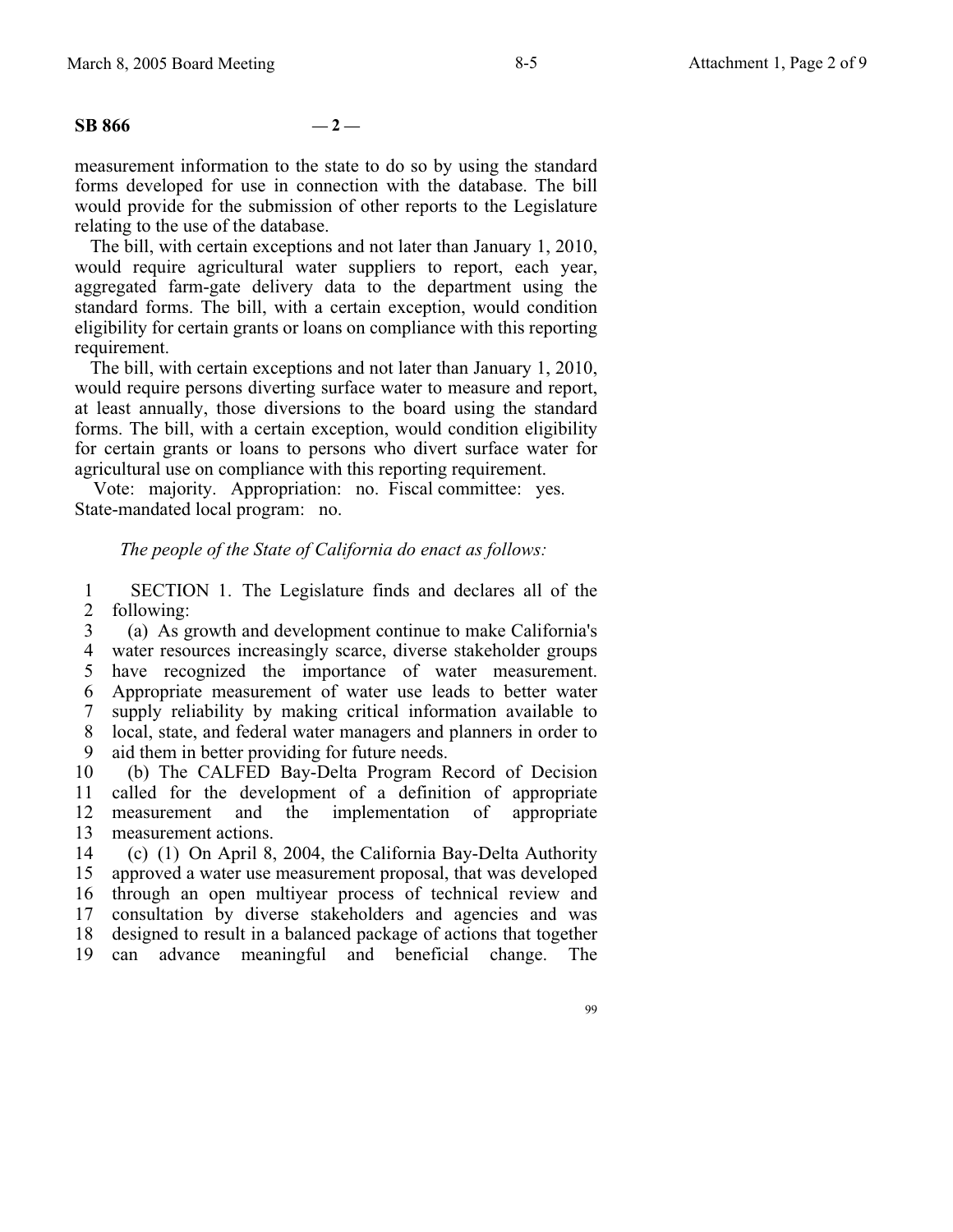$-3 -$ **SB 866** 

1 authority-approved water use measurement proposal consisted of

2 several elements, including actions to be submitted for legislative

3 enactment prior to full implementation, as well as administrative

4 actions to be implemented under existing authority.

5 6 (2) Actions to be required by legislative enactment include all of the following:

7 8 9 (A) Requiring the measurement of urban service water deliveries by urban water suppliers, which requirement was enacted into law in 2004.

10 11 12 (B) Requiring the reporting of aggregate "farm-gate" delivery data by agricultural water suppliers to the Department of Water Resources.

13 14 (C) Requiring the measurement and reporting of surface water diversions by diverters to the State Water Resources Control

15 Board.

16 17 (D) Requiring the development and implementation of a coordinated water use reporting database, along with the use of

18 standard reporting forms by the Department of Water Resources,

19 State Water Resources Control Board, State Department of

20 Health Services, and California Bay-Delta Authority.

21 22 23 (3) Actions to be implemented administratively, under existing authority and with stakeholder involvement, include all of the following:

24 25 26 (A) Measuring cropwater consumption using remote sensing and more frequent assessment of net groundwater usage by the Department of Water Resources.

27 28 29 (B) Conducting ongoing water measurement research and adaptive management by the California Bay-Delta Authority and Department of Water Resources.

30 31 (C) Requiring the reporting of specific water source and customer delivery data by urban water suppliers to be performed

32 33 by the State Department of Health Services, in consultation with the Department of Water Resources.

34 35 36 37 38 39 40 (d) The Department of Water Resources, State Water Resources Control Board, State Department of Health Services, and California Bay-Delta Authority should cooperate and coordinate their efforts in collecting, managing, and utilizing water use measurement information, to ensure that the information is put to optimal use in water resource planning and decisionmaking, to increase efficiency, and to reduce redundancy

99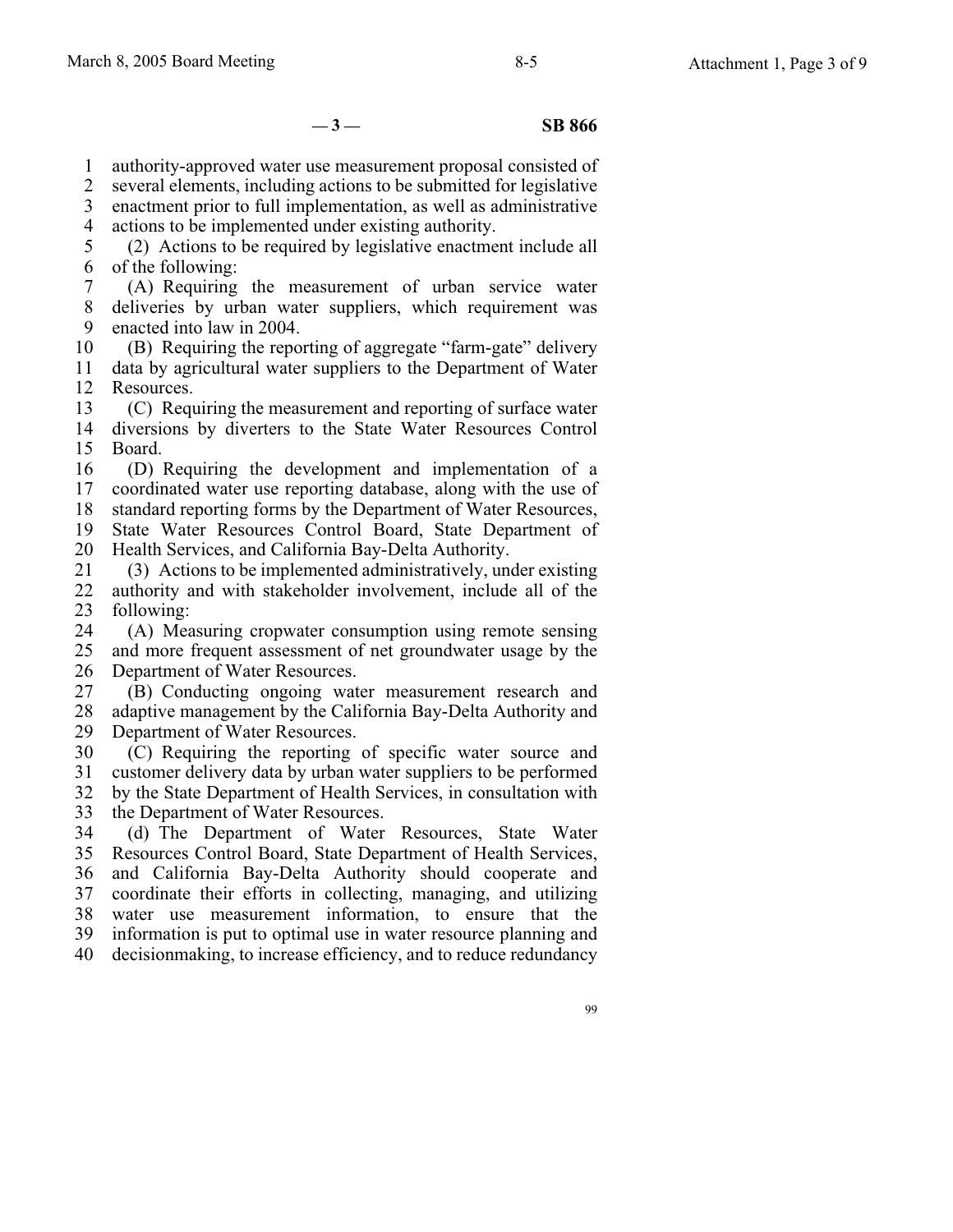1 2 3 4 5 6 7 8 9 10 11 12 13 14 15 16 17 18 19 20 21 22 23 24 25 26 27 28 29 30 31 32 33 34 35 36 37 of effort, agency costs, and duplicative reporting burdens on persons required to report measurement information. Interagency coordination is particularly necessary for the purposes of developing forms, protocols, data sets, research on measurement-related issues, and for the purpose of undertaking adaptive management to identify future actions to improve water use measurement in California. SEC. 2. Division 32.5 (commencing with Section 81750) is added to the Water Code, to read: DIVISION 32.5. WATER USE MEASUREMENT INFORMATION 81750. Unless the context indicates otherwise, the definitions set forth in this section govern the construction of this division. (a) "Agricultural water supplier" shall have the meaning set forth in Section 10902. (b) " Authority" means the California Bay-Delta Authority. (c) "Best available technologies" means flow totaling devices and, if necessary, data loggers and telemetry, or their functional equivalent.<br>(d) "Best professional practices" means operations, maintenance, and data collection activities that ensure optimal accuracy and precision of measurement installations. (e) "Diverting" means diverting water in the manner described in Section 5100. (f) "Farm-gate delivery data" means information collected relevant to the amount of water delivered by an agricultural water supplier from that supplier's distribution facility to its customers. (g) "Person" shall have the meaning set forth in Section 5100. (h) "Tidal zone" means those portions of the Sacramento-San Joaquin Delta, as described in Section 12220, that are ordinarily subject to tidal action. (i) "Water" refers to groundwater and surface water. 81751. (a) Not later than two years after the date on which the department completes each update of the California Water Plan, the department shall prepare and submit to the Legislature **SB 866**  $-4-$ 

- 38 a report on the progress, status, and results of each of the
- 39 following: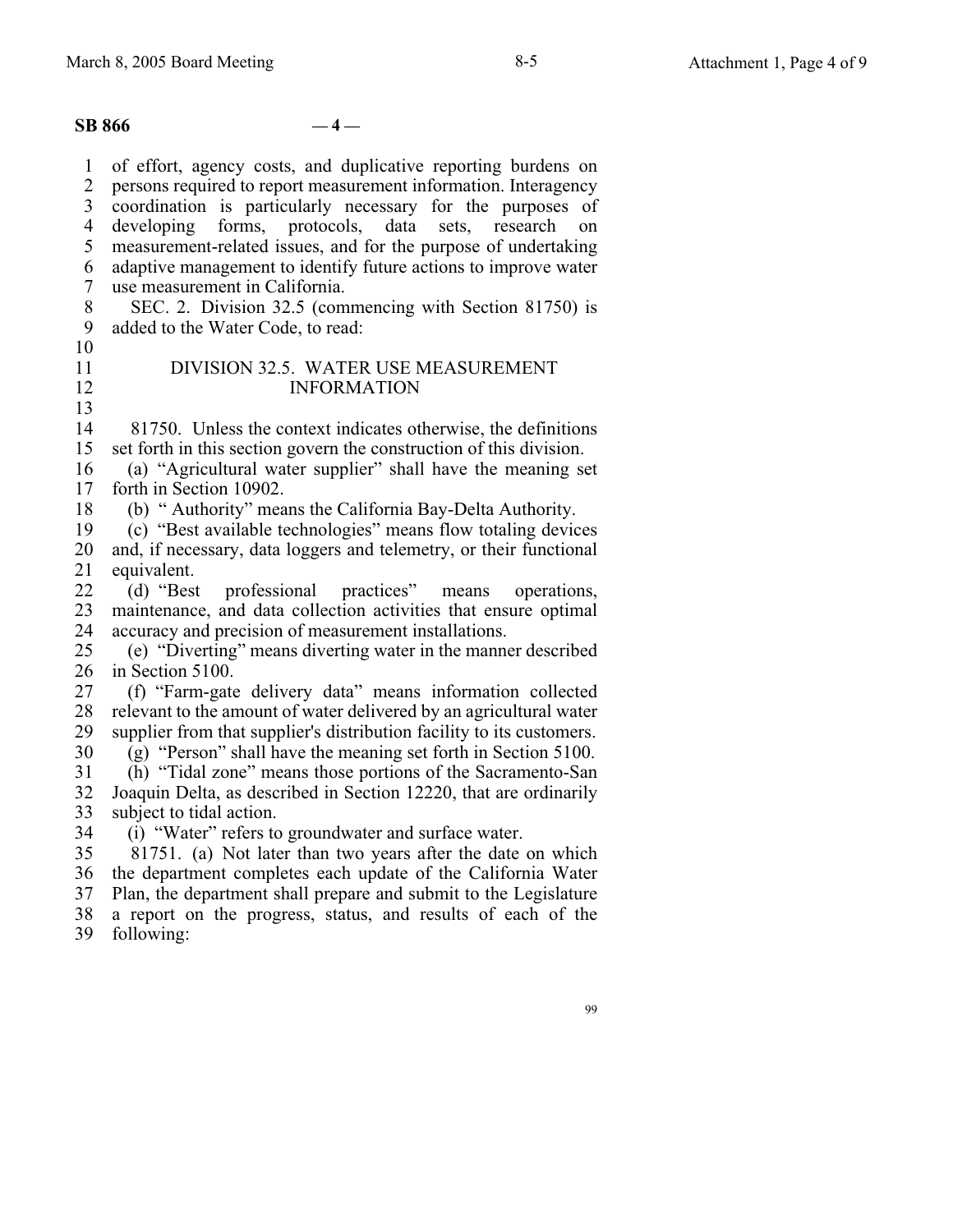$-5 -$  **SB 866** 

1 2 3 (1) The coordinated state water use reporting database, including a general summary of the data contained in the database, and an assessment of its accuracy and thoroughness.

4 5 6 7 (2) A water use measurement research agenda, including a description of priorities for water use measurement research identified by the Independent Science Board established pursuant to Section 79470.

8 9 10 11 12 (3) A review evaluating current and prior water use measurement actions, including an assessment of any additional measurement actions that the department recommends for advancement through budgetary, administrative, regulatory, or legislative means.

13 14 15 (b) The report shall also include a description of the progress, status, and results of each of the following, to the extent not covered in previous reports:

16 17 18 19 (1) Studies regarding the degree of correlation between water use efficiency and farm-gate measurement, including, but not necessarily limited to, the information described in subdivision (e) of Section 81753.

20 21 (2) Agricultural water use measurement and reporting needs associated with return flow, water quality, and instream gauging.

22 23 24 25 26 (3) Effectiveness of the measurement and reporting actions set forth in the authority-approved water use measurement proposal, dated April 8, 2004, as implemented, and the extent to which the implementation of those actions has increased or decreased the overall reporting workload for water suppliers.

27 28 29 (4) Progress or obstacles with regard to the implementation of the actions described in the authority-approved water use measurement proposal.

30 31 32 33 34 (c) The department shall prepare each report in consultation with the board and State Department of Health Services and, prior to submitting the final report to the Legislature, shall provide the authority an opportunity to review and comment upon a draft of the report.

35 36 37 38 39 81752. (a) (1) The department, in consultation with water suppliers, the board, the State Department of Health Services, and the authority, shall develop and implement the use of a coordinated water use reporting database, along with standard forms for submitting information to be reflected in the database,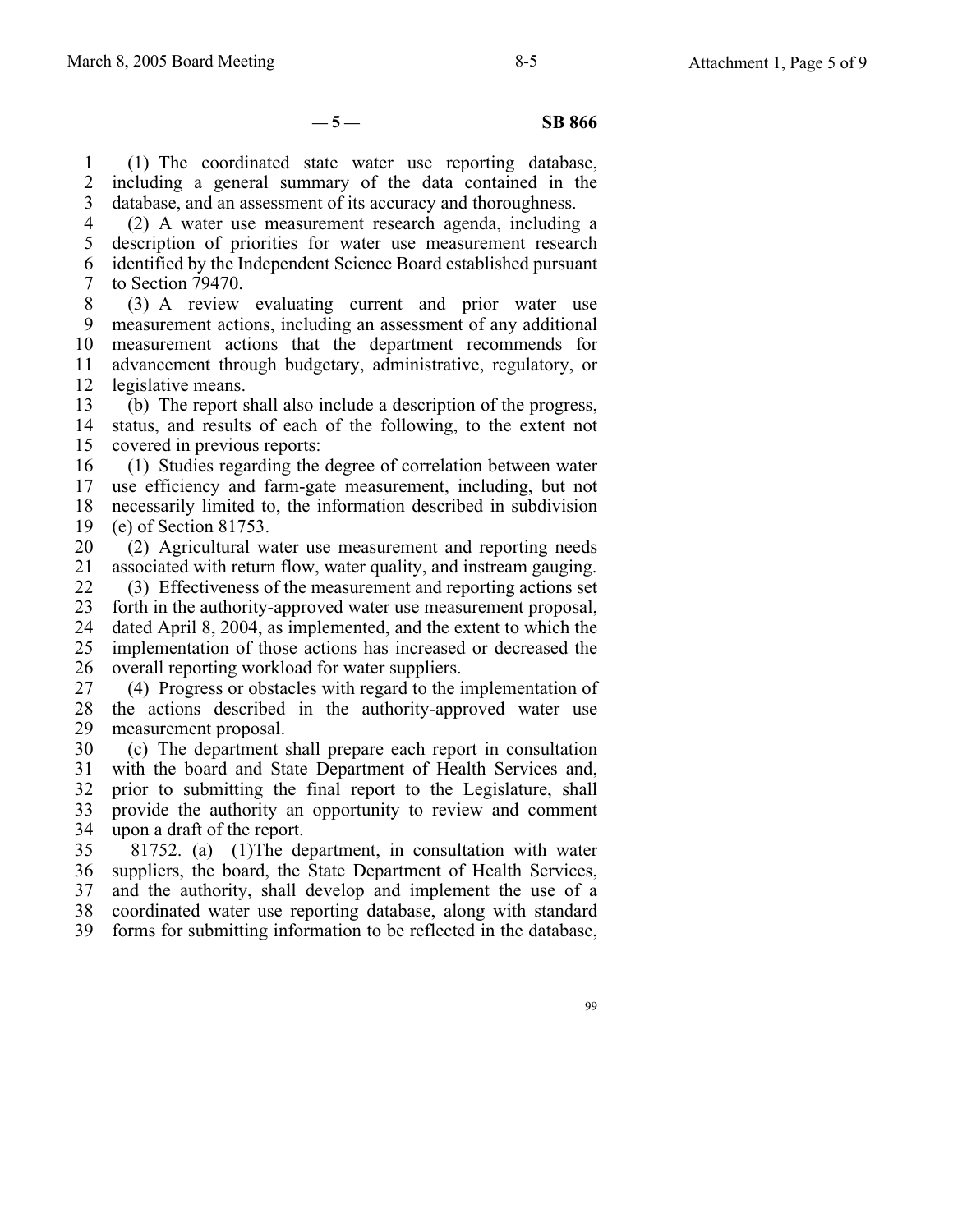#### **SB 866**  $-6-$

1 2 to be made available through the Internet, in accordance with this division.

3 4 5 6 (2) The authority shall convene a group of technical staff from each of the agencies identified in this subdivision and interested stakeholders for the purpose of developing the scope and content of the database.

7 8 9 10 11 12 13 14 15 16 17 18 19 20 (b) The database and standard forms shall be developed with the intent to facilitate the reporting, receiving, compiling, storing, managing, evaluating, and making available of measurement information, while reducing redundancy and duplication of effort, consistent with the proposed reporting requirements set forth in the authority-approved water use measurement proposal. (c) Not later than January 1, 2007, and after review of the draft report by the authority, the department shall prepare and submit to the Legislature a progress report describing the status of the development of the database and identifying strategies for overcoming any obstacles to its completion. Not later than January 1, 2008, the department shall prepare and submit to the Legislature a final report describing the development of the database.

21 22 23 24 (d) (1) Not later than January 1, 2008, the board, the State Department of Health Services, and the department shall "beta test" a version of the database. The beta test, and any resulting modifications, shall be completed within one year.

25 26 27 28 29 30 31 (2) Not later than January 1, 2009, the board, the State Department of Health Services, and the department shall notify all identified water users or suppliers, that are required to report water use measurement information to those respective state agencies, with regard to the proposed schedule for using the new database. The notice shall be provided at least 18 months prior to commencing the use of the database.

32 33 34 35 36 37 38 39 (e) Not later than January 1, 2010, the board, the State Department of Health Services, and the department shall commence using the database for the collection of water use measurement information. Each of the agencies identified in this subdivision may separately determine the extent to which measurement information collected by that agency prior to the date of initial operation of the database will be entered into the database.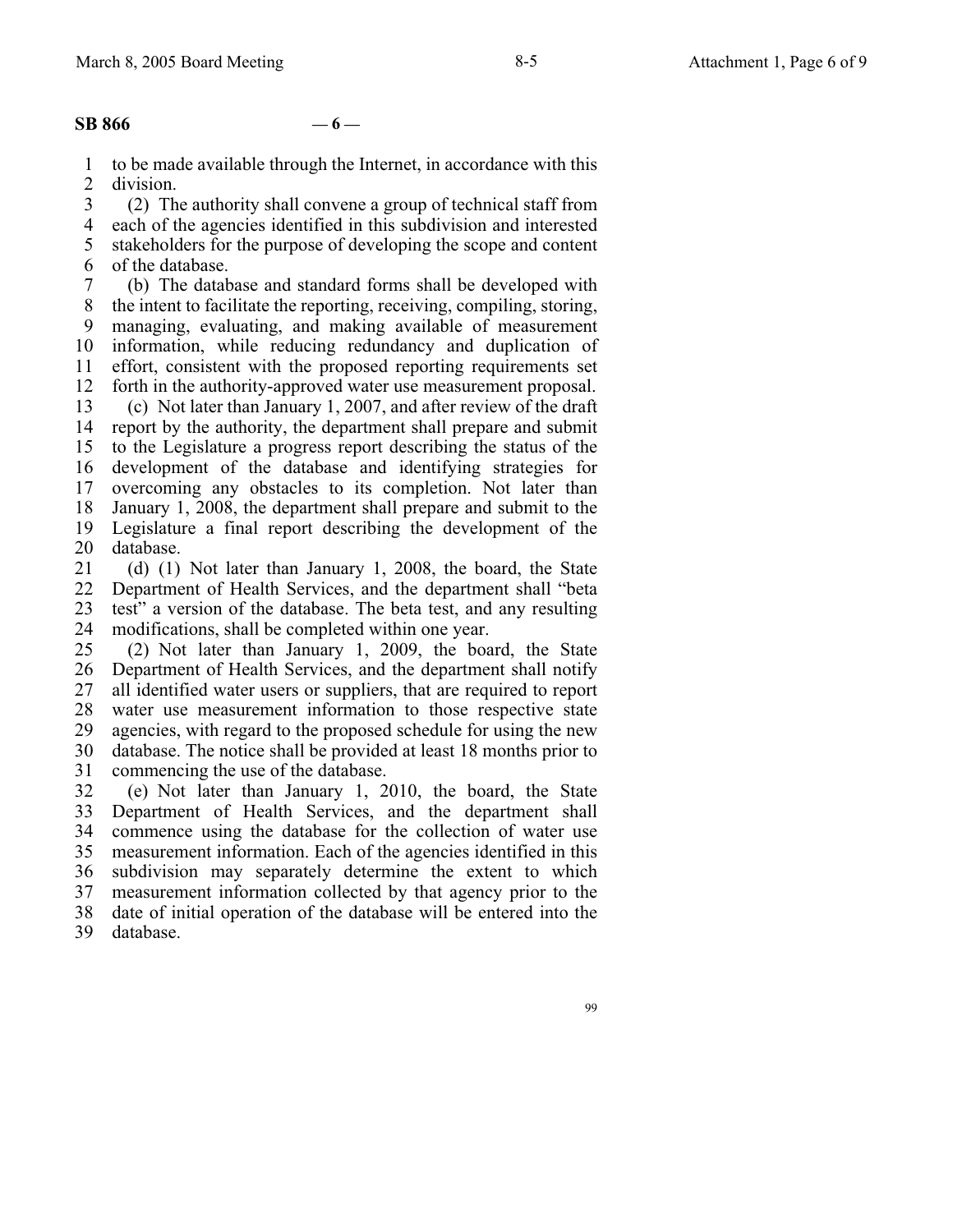$-7 -$  **SB 866** 

1 2 3 4 5 6 7 (f) Except as otherwise provided in Section 81753 or 81754, not later than January 1, 2013, any water user or supplier required to report water use measurement information to the state shall do so by using the standard forms developed pursuant to this section, and the board, State Department of Health Services, and department shall discontinue other methods of collecting water use measurement information.

8 (g) The department shall maintain and manage the database.

9 10 11 12 81753. (a) (1) Not later than January 1, 2010, agricultural water suppliers shall commence reporting each year aggregated farm-gate delivery data to the department using the standard forms developed pursuant to Section 81752.

13 14 15 16 17 (2) For the purposes of carrying out paragraph (1), agricultural water suppliers shall summarize aggregated farm-gate delivery data, on a monthly or bimonthly basis, using best professional practices, and shall utilize accurate measurement figures, reporting devices, and methodology.

18 19 20 (b) (1) Subdivision (a) does not apply to agricultural water suppliers delivering less than 2,000 acre-feet of surface water annually, or serving less than 2,000 acres of agricultural land.

21 22 23 24 (2) On or after January 1, 2012, the department, in consultation with the authority, may submit written recommendations to the Legislature regarding the exemptions set forth in paragraph (1).

25 26 27 28 (c) (1) The terms of, and eligibility for, any grants or loans to agricultural water suppliers provided or administered by the department, board, or authority shall be conditioned on compliance with this section.

29 30 31 32 33 34 (2) Notwithstanding paragraph (1),the department may certify that an agricultural water supplier is eligible for a grant or loan even though the supplier is not complying with this section, if the agricultural water supplier demonstrates to the department's satisfaction that the grant or loan would assist the grantee or loan recipient in complying with this section.

35 36 37 38 (d) It is the intent of the Legislature that the requirements of this section shall complement and not diminish the scope of authority granted to the department or the board by provisions of law other than this division.

39 40 (e) (1) Not later than January 1, 2012, the staff of the authority, in consultation with their lead scientist, shall determine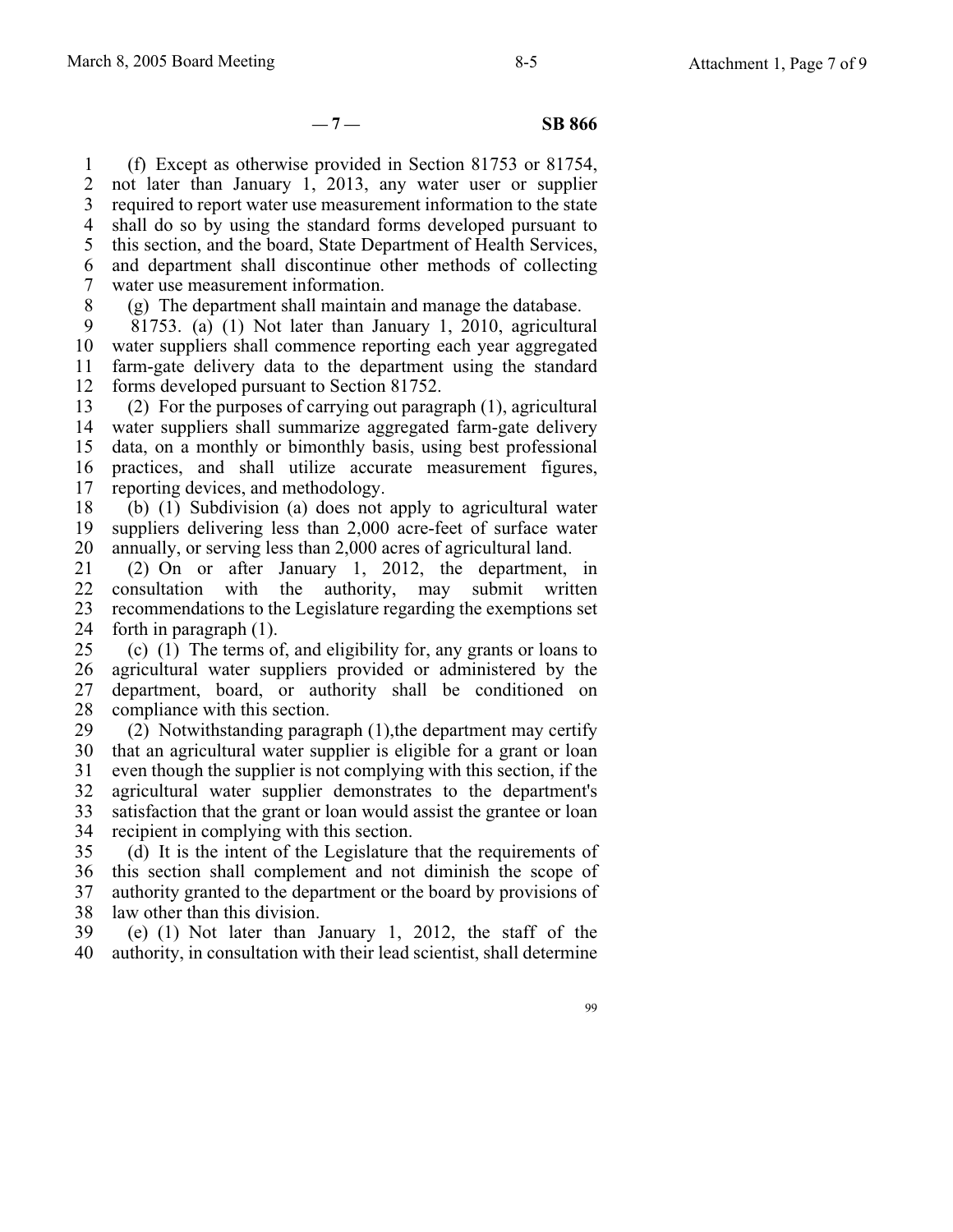#### $SB 866$   $-8$  —

1 2 3 if the data being collected under this section is sufficient to establish whether a causal link exists between farm-gate measurement accuracy and application efficiency.

4 5 6 (2) If the authority determines that the information is sufficient for the purpose of paragraph (1),the authority shall comply with paragraphs  $(3)$ ,  $(4)$ , and  $(5)$ .

7 8 9 10 11 12 (3) Subject to paragraph (2), not later than January 1, 2013, the authority, in consultation with its lead scientist, shall complete a preliminary evaluation to estimate the correlation between farm-gate measurement accuracy and application efficiency, and shall prepare and submit to the Legislature a report that includes the results and conclusions of the preliminary evaluation.

13 14 15 16 17 18 (4) Subject to paragraph (2), not later than January 1, 2014, the authority, in consultation with its lead scientist, shall complete the final evaluation of any correlation between farm-gate measurement accuracy and application efficiency, and shall prepare and submit to the Legislature a report that includes the results and conclusions of the final evaluation.

19 20 21 22 23 24 25 26 (5) Subject to paragraph (2), not later than January 1, 2015, and based upon the final evaluation, the authority shall determine whether the farm-gate measurement practices reflected in the annual report prepared pursuant to subdivision (a) should be altered. The determinations shall indicate which changes, if any, should be made by legislative enactment and which changes, if any, should be made by administrative action. The authority shall submit these determinations, in writing, to the Legislature.

27 28 29 30 31 32 33 34 35 81754. (a) Not later than January 1, 2010, and notwithstanding the nature of the right upon which a diversion is based, a person diverting surface water shall measure and report those diversions to the board, on at least an annual basis, using the standard forms developed pursuant to Section 81752. The reports shall include a summary of monthly diversion measurement data. The measurement of the diversions shall be made and reported using best available technologies and best professional practices.

36 37 38 39 (b) (1) Subdivision (a) does not apply to surface water diversions with a combined diversion capacity from a natural channel of less than 50 cubic feet per second or to diverters using siphons in the tidal zone.